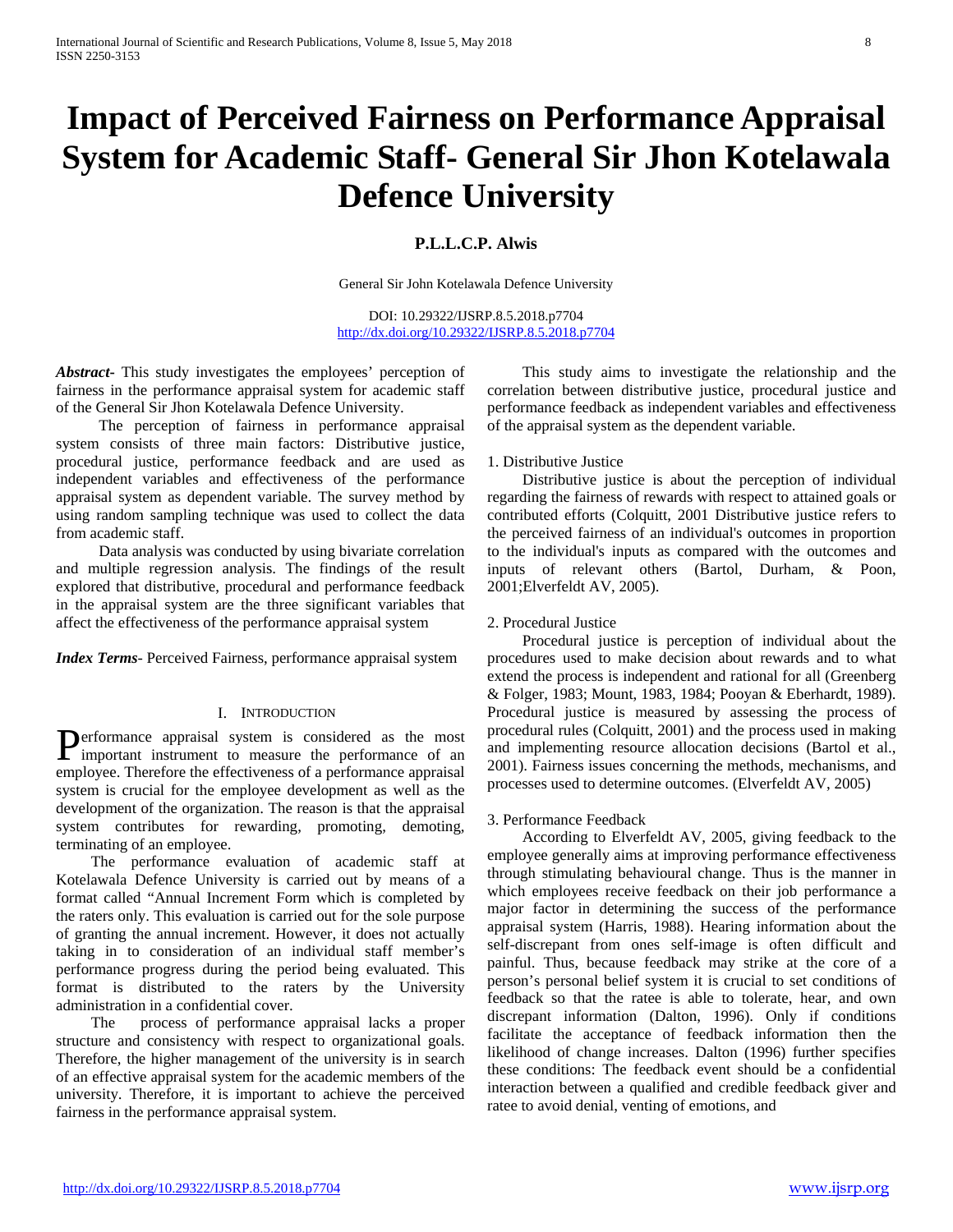behavioural and mental disengagement. In such an atmosphere discrepancies in evaluations can be discussed and the session can be used as a catalyst to reduce the discrepancies (Jacobs et al., 1980; Elverfeldt AV, 2005)

# II. METHODOLOGY AND EXPERIMENTAL DESIGN

 The author considers the whole population of civil Academic Members of KDU in the year 2015. The total number of academic members is 166, ranging from Lecturer (Probationary), to Senior Lecturer Grade I from the population of the study. Assistant and Senior Assistant Librarians too are taken as academics as defined by the University Grants Commission.

 The sample in this research was civilian academic staff members of General Sir John Kotelawala Defence University with the number of 118 academia. Sample size was determined using Krejcie and Morgan (1970) method. Stratified random sampling method was used and a computer based random number generator was used to select the academic members at each level.

 The study involved quantitative methods to collect data by means of a structured pre tested questionnaire. Before the actual study was conducted, a pilot study was carried out to test the validity and reliability of instrument used. For the actual study, the quantitative data was collected by distributing the questionnaire to the academic staff of the university.

 The items on the questionnaire are responded to using a 5 point Likert scale ranging from absolute disagreement, through disagree, neutral, agree, and ending in absolute agreement. Numerical ratings for the responses can be obtained by using values ranging from one point for "absolute disagreement "to five points for "absolute agreement". The response scale is clearly ordinal. However the responses were assigned the values 1, 2, 3, 4, 5 and averages were computed during the analysis.

 The questionnaire consists of 58 questions. It measures the level of effectiveness of the appraisal system by the means of independent variables, user's characteristics, perceived fairness and system characteristics.

### **Methods of Data Analysis**

 Data was analyzed using SPSS (Statistical Packages for the Social Scientist) statistical package which was set at the 0.05 significance level. The level of effectiveness of the existing appraisal system will be determined using the results of questionnaires in terms of user's characteristics, perceived fairness and system characteristics.

 All independent variables were given marks between one to five (1-5) for the analysis purpose. Allocation of marks for the respondent's answers is as follows.

**Table 01 Allocation of Marks**

| Answer                       | <b>Marks</b> |
|------------------------------|--------------|
| <b>Absolute Disagreement</b> | 01           |
| Disagreement                 | 02           |
| Neutral                      | 03           |
| Agree                        | 04           |
| <b>Absolute Agreement</b>    | 05           |

 All data was analyzed by using mean value of the factors. Those mean values are interpreted as follows.

**Table 02 Interpretation of Mean Values**

| <b>Mean Value</b>                                         | <b>Level of Effectiveness</b> |
|-----------------------------------------------------------|-------------------------------|
| Mean value between 4-5                                    | Highly effective              |
| Mean value between 3-3.999<br>Mean value between 2 -2.999 | Effective<br>Ineffective      |
| Mean value below 2                                        | Highly Ineffective            |

 The level of effectiveness for each factor of the questionnaire was analyzed using mean and standard deviation. The relationship of effectiveness of appraisal system and the variables; distributive justice, procedural justice and performance feedback were analyzed using Pearson's correlation and coefficient. The statistically significant factors that affect effectiveness of PAS were determined by Analysis of variance test.

Figure 01 illustrates the conceptual framework of this research.

**Figure 01 Conceptual Framework**



### III. RESULTS

 **The Level of Effectiveness of the Existing Performance Appraisal System, in Terms of Distributive Justice, Procedural Justice and Performance Feedback.**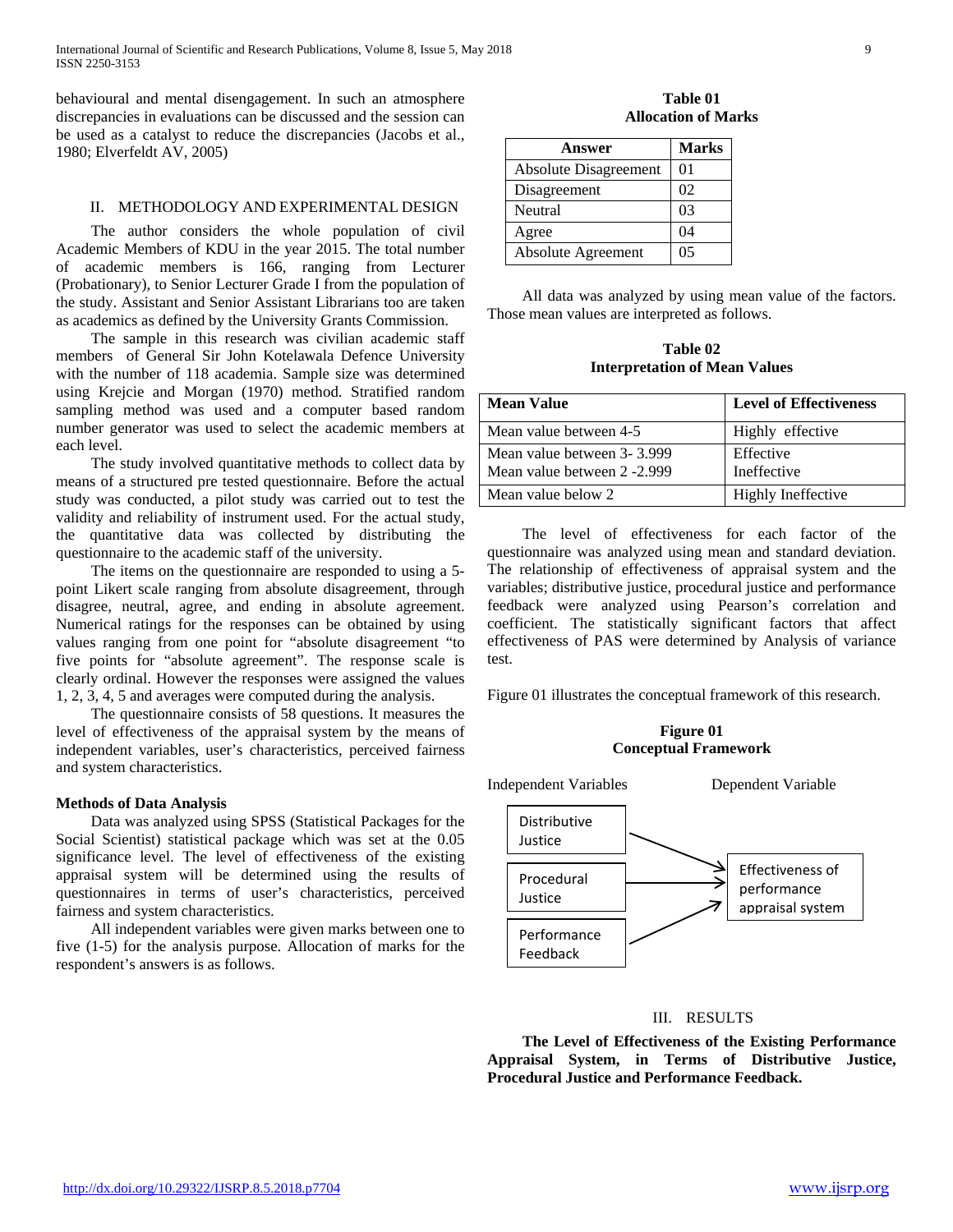Table 03 Descriptive Statistics of Perceived Level of effectiveness of PAS in Terms of Distributive Justice, Procedural Justice and Performance Feedback.  $(N = 62)$ 

| <b>Variable</b> | <b>Mean</b> | Std.<br><b>Deviation</b> | Level<br>of<br><b>Effectivenes</b><br>s |
|-----------------|-------------|--------------------------|-----------------------------------------|
| Distributive    | 1.9960      | 1.03275                  | Highly                                  |
| Justice         |             |                          | Ineffective                             |
| Procedural      | 2.1355      | 1.06926                  | Ineffective                             |
| Justice         |             |                          |                                         |
| Performance     | 2.0258      | 1.10882                  | Ineffective                             |
| Feedback        |             |                          |                                         |

# **Correlation Analysis between Independent and Dependent Variables.**

# Table 04

Correlation Analysis between Overall Effectiveness of performance appraisal system and Independent Variables (Distributive Justice, Procedural Justice and Performance Feedback)

|                                | <b>Effectiveness of PAS</b> |                   |  |
|--------------------------------|-----------------------------|-------------------|--|
| Variable                       | Pearson<br>Correlation      | Sig.<br>(2tailed) |  |
| <b>Effectiveness</b><br>of PAS |                             |                   |  |
| Distributive<br>Justice        | $.802**$                    | .000              |  |
| Procedural<br>Justice          | $.849**$                    | .000              |  |
| Performance<br>Feedback        | **<br>.830                  | .000              |  |

\*\*. Correlation is significant at the 0.01 level (2-tailed)

# **Multiple Regression Analysis between Independent Variables Related to Effectiveness of performance appraisal system.**

Table 05 Regression Analysis between Independent Variables and Effectiveness of performance appraisal system (Model Summary)

# **Model Summary**

| Mode | R<br>R<br><b>Square</b> |     | <b>Adjuste</b><br>R<br><b>Square</b> | Std. Error of<br>the Estimate |
|------|-------------------------|-----|--------------------------------------|-------------------------------|
|      | .884                    | 782 | .765                                 | .40259                        |

Table 06 Regression Analysis between Independent Variables and Effectiveness of performance appraisal system (Coefficients).

| <b>Model</b>                                        | <b>Unstandardiz</b><br>ed<br><b>Coefficients</b> |               | <b>Standardiz</b><br>ed<br><b>Coefficients</b> | t.        | Sig.                 |
|-----------------------------------------------------|--------------------------------------------------|---------------|------------------------------------------------|-----------|----------------------|
|                                                     | B                                                | Std.<br>Error | Beta                                           |           |                      |
| (Constant)                                          | .218                                             | .138          |                                                | .762      | .45<br>$\mathcal{L}$ |
| Distributive<br>justice                             | .188                                             | .128          | .215                                           | .183      | .85<br>6             |
| Procedural<br>justice                               | .404                                             | .126          | .455                                           | 2.72<br>9 | .01<br>0             |
| Performanc<br>e feedback                            | .236                                             | .143          | .269                                           | .350      | .72<br>8             |
| <sup>a.</sup> Dependent Variable: Effectiveness PAS |                                                  |               |                                                |           |                      |

# IV. DISCUSSION

 The total mean for Distributive Justice was 1.9960, which indicates that the respondents perceived that the existing Performance Appraisal System is ineffective in terms of Distributive Justice. Procedural Justice and Performance Feedback showed means of 2.1355 and 2.0258 respectively. Again it can be concluded that the existing Performance Appraisal System is Ineffective.

 There is a significant positive linear relationship of effectiveness of Performance Appraisal System and all three independent variables. The relationships are 80.2% for Distributive Justice, 84.9% for Procedural Justice and 83% for Performance Feedback. All three variables have very high positive relationship almost equally.

 Model summary shows that the value of R-square for the model is 0.782. This means that 78.2 percent of the variation in the effectiveness of Performance Appraisal System (dependent variable) can be explained from the three independent variables. The adjusted R-square for the model is 0.765, which indicates only a slight overestimate with the model. The standard error of the estimate is only 0.40259.

 Regression coefficients represent the mean change in the response variable for one unit of change in the predictor variable while holding other predictors in the model constant. A low pvalue  $( $0.05$ )$  of variables indicates that the changes in the independent variables were related to changes in response variable, effectiveness of PAS. Conversely, a larger (insignificant) p value suggests that changes in the predictor are not associated with changes in the response. Therefore, the analysis demonstrated that the most significant positively related factor was the procedural justice. It has scored a p value of 0.010 and Beta value of 0.455 It denotes that change of procedural justice by one item may affect the effectiveness by 45.5%.

 The fairness of Performance Appraisal System needs to be increased in terms of distributive justice, procedural justice and performance feedback. The fairness of granting rewards to academia should be increased by making the appraisal unbiased,